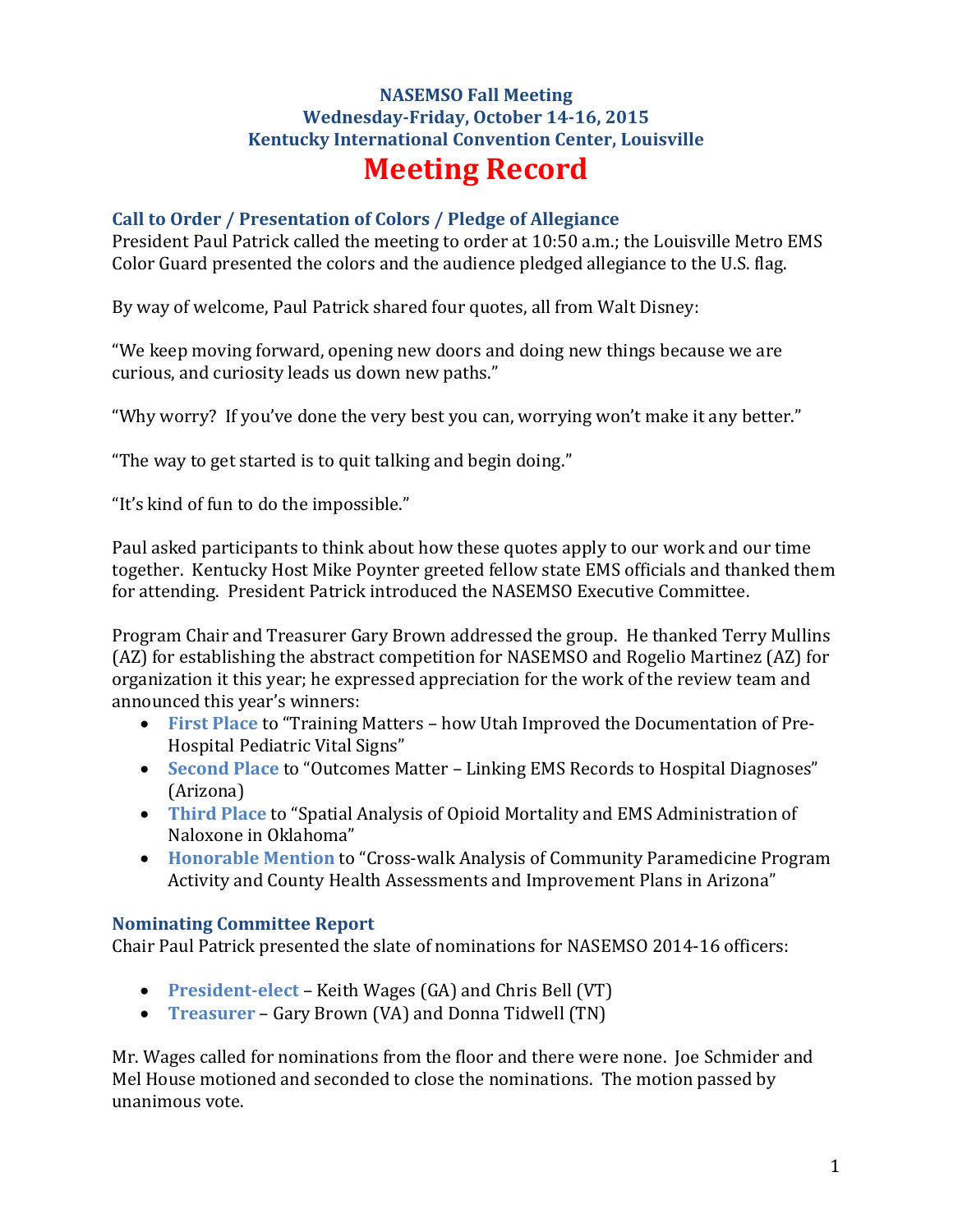Candidates made brief remarks.

The East and West regional representatives were designated for 2015-17:

- **West** –Andy Gienapp (WY) and Wayne Denny (ID)
- **East** Chris Bell (VT) and Mel House (OH)

The following regional representatives are mid-term for 2014-16:

- **South Central** Alisa Williams (MS) and Donnie Woodyard (AL)
- **North Central** Joe House (KS) and Tony Spector (MN)

### **New State Director Introductions**

The following new directors were introduced – Jackie Scott (MI), Shaun St. Germain (ME), Tony Spector (MN), Mark Jackson (AL), Steve McCoy (FL). There are also new directors from DC, Hawaii, Massachusetts, Northern Mariana Islands and Wisconsin but they are unable to be present.

*The business meeting recessed at 11:28 a.m. and the group heard briefings from federal partners and many sessions on important trends and topics in EMS*.

*The meeting reconvened at 3:15 p.m. on Thursday, October 15.*

## **Council Highlights and Priority Issues**

- **Data Managers** Paul Sharpe (VA) reported their Council meeting went well; a highlight was the discussion with NHTSA about their activities that involve data. He shared that the Office of the National Coordinator pulled together a large group of folks to gauge what data stewards need. Recent documents that have their attention include the Federal Health IT Strategic Plan and the Nationwide Interoperability Road Map that specifically adds EMS in the Health IT plan. The Council determined that among 45 states, the bulk is aiming at 2016 for NEMSIS 3.0 implementation.
- **Education & Professional Standards** Joe Ferrell (IA) shared that they focused on competency assessment, will co-sponsor a resolution honoring Dr. Norman McSwain.
- **Medical Directors** Dr. Peter Taillac (UT) shared that they had about 27 medical directors at their meeting this week. They are working to help update the Controlled Substance Act. They wrote a response to the National Athletic Trainers Association about pre-hospital care of spinal injuries. Dr. Taillac thanked Harry Siebold MD (MT) for agreeing to serve as the new secretary for the Council.
- **Pediatric Emergency Care** Dr. Carolina Roberts Santana (RI) shared that their Council topics included safe transport, she shared information about a "stay alive, just drive" campaign for  $5<sup>th-12<sup>th</sup></sup>$  grade students in WV. She thanked state directors for their support of the emergency care component of students and also thanked Rachael Alter for staff support.
- **Trauma Managers** Rob Seesholtz (TN) noted they had 31 states present this week. They discussed a first run on a data project, heard a history of the American College of Surgeons Committee on Trauma on its development of a statement; the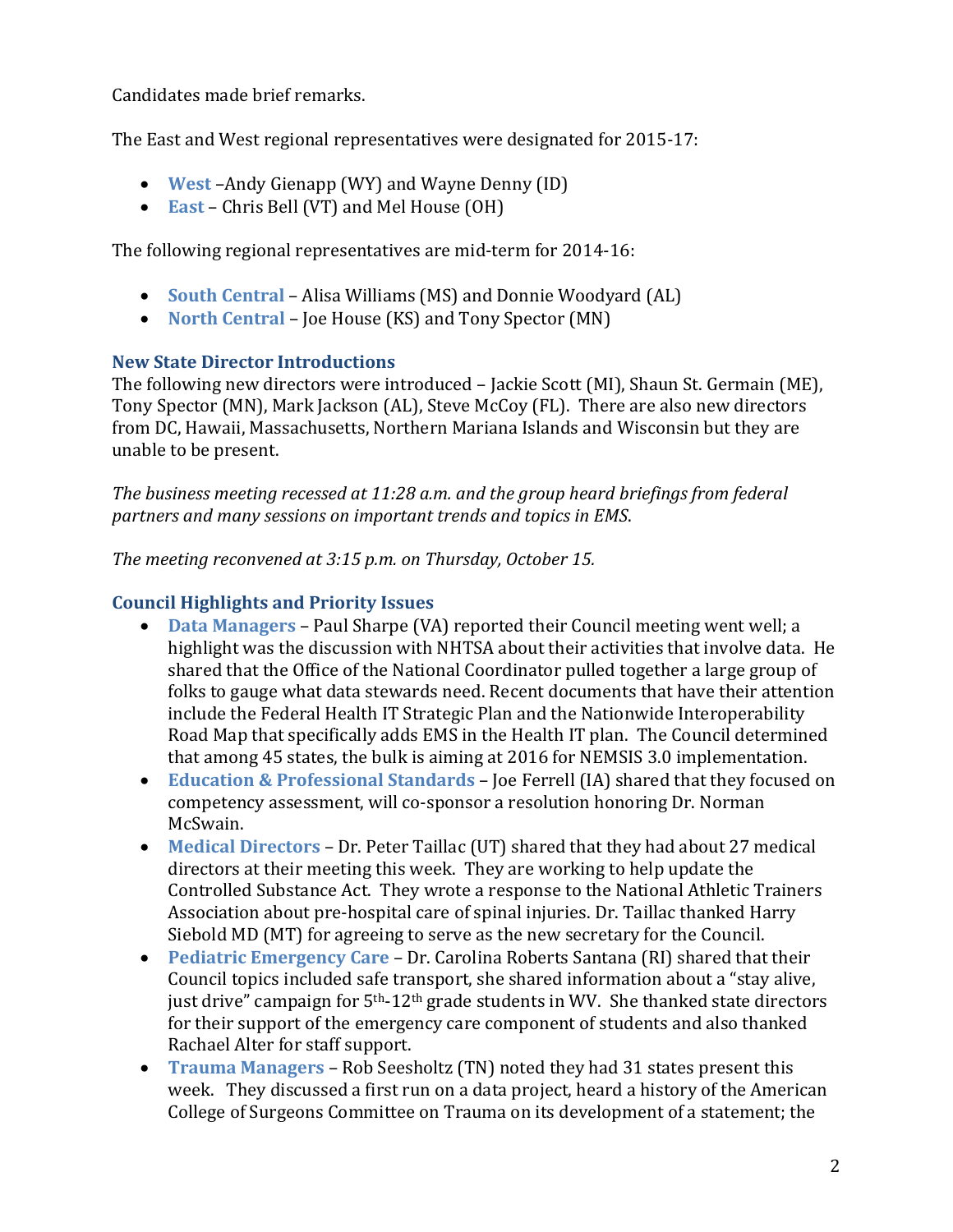Trauma Managers Council is dissatisfied that NASEMSO was not engaged in the initial development.

## **Secretary's Report**

Secretary Kyle Thornton called roll, noting a quorum present with 34 states present plus two proxies.

## **Treasurer's Report**

Treasurer Gary Brown reminded the membership that the current budget was adopted on October 9, 2014. He presented proposed amendments for the 2015-16 budget, noting significant new projects that impact financial activity including NIST and Fatigue in EMS projects, as well as extensions of the periods of performance for CAP-6 and EBG.

ACTION: Donna Tidwell moved, seconded by Chris Bell (VT) to approve the amendments. The vote was unanimous and the motion carried. See attachment 1.

Treasurer Brown presented the 2016-17draft budget including a net deficit of (\$82,096), noting that the current fiscal year balances this out with a \$154,094 excess.

ACTION: Joe House (KS) moved, seconded by Chris Bell (VT) to adopt the budget. The vote was unanimous and the motion carried.

## **Future NASEMSO Meetings**

The group was reminded of location plans through Fall 2017.

Kyle Thornton moved, seconded by Gary Brown to table the discussion on Spring 2018 Meeting.

President Patrick asked that each regional representative seek input from their members, and challenged each to bring suggestions for ways to look at future meetings. The Board will discuss the decision during their Retreat, and will report back to the membership during the Spring 2018 meeting.

## **2015 Resolutions**

- **2015-01 Honoring the Lifetime Achievement of Drew Dawson, Colleague and Friend** – Paul Patrick (UT) presented the resolution. Donna Tidwell (TN) moved, seconded by Alisa Williams (MS) to adopt the resolution. The vote was unanimous and the motion carried.
- **2015-02 Honoring the Memory and Lifetime Achievements of Norman E. McSwain, Jr, MD, FACS** – Joe Ferrell (IA) and Rob Seesholtz (TN) presented the resolution on behalf of the Education & Professional Standards Council and the Trauma Managers Council respectively. Donnie Woodyard (LA) moved, seconded by Wayne Denny (ID) to adopt the resolution. The vote was unanimous and the motion carried.
- **2015-03 Toward Copmletion and Implementation of a Data Standard for Tracking Emergency Patients (TEP)** – Paul Sharpe (VA) presented the resolution on behalf of the Data Managers Council. Steve McCoy (FL) moved, seconded by Gary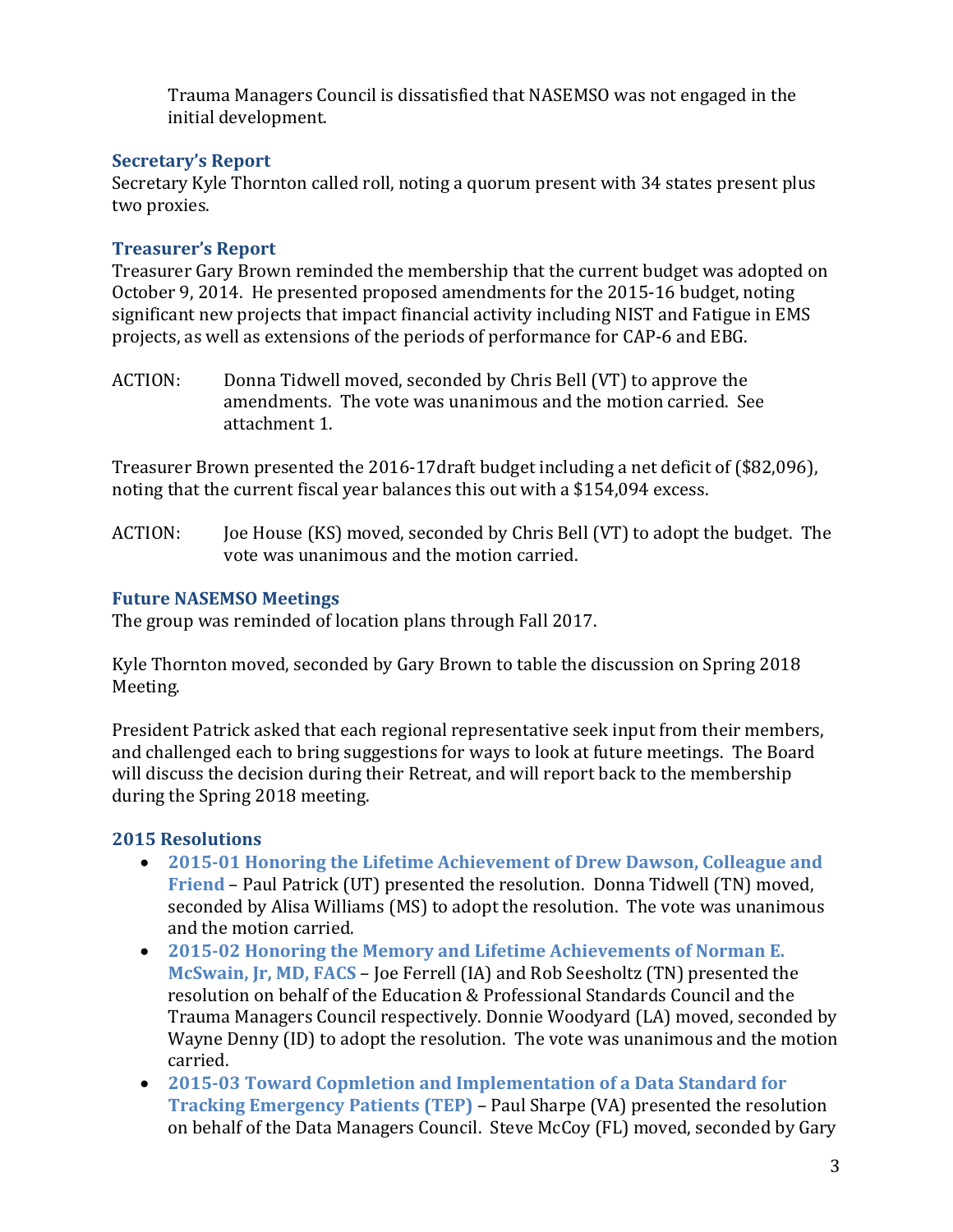Brown (VA) to adopt the resolution. The vote was unanimous and the motion carried.

#### **2015-17 Elections**

Gary Brown (VA) was re-elected as Treasurer, in a close vote. Special gratitude was expressed to Donna Tidwell for her willingness to serve.

#### **Recognition**

President Patrick thanked the staff of Kentucky EMS for all their effort and hospitality this week.

He recognized members on anniversaries of service as a state EMS director: Keith Wages (GA), Andy Gienapp (WY), Jason Rhodes (RI), Donna Tidwell (TN), Tom Nehring (ND), Regina Godette Crawford (NC) – 5 years; Dean Cole (NE) – 20 years.

#### **State Doodads**

Directors exchanged gift baskets and state specialties.

#### **Other Business**

A news release was circulated to members announcing two new projects that NASEMSO has undertaken. One is to create an online compilation of ambulance design guidelines and standards. The other is to develop evidence-based guidelines for fatigue risk management in emergency medical services.

ACTION: Donna Tidwell (TN) moved, seconded by Gary Brown (VA) to distribute the release. The vote was unanimous and the motion carried.

#### **Adjournment**

There being no further business, the NASEMSO Annual Meeting adjourned at 4:49 pm.

| Attachment 1: | <b>NASEMSO 2015-16 and 2016-17 Budgets</b> |
|---------------|--------------------------------------------|
| Attachment 2: | <b>NASEMSO Resolution 2015-01</b>          |
| Attachment 3: | <b>NASEMSO Resolution 2015-02</b>          |
| Attachment 4: | <b>NASEMSO Resolution 2015-03</b>          |

*Meeting Record respectfully submitted by NASEMSO Executive Vice President Beth Armstrong and Secretary Kyle Thornton.*

G:\nasemso\Minutes\NASEMSO ABM 2015 Meeting Record.docx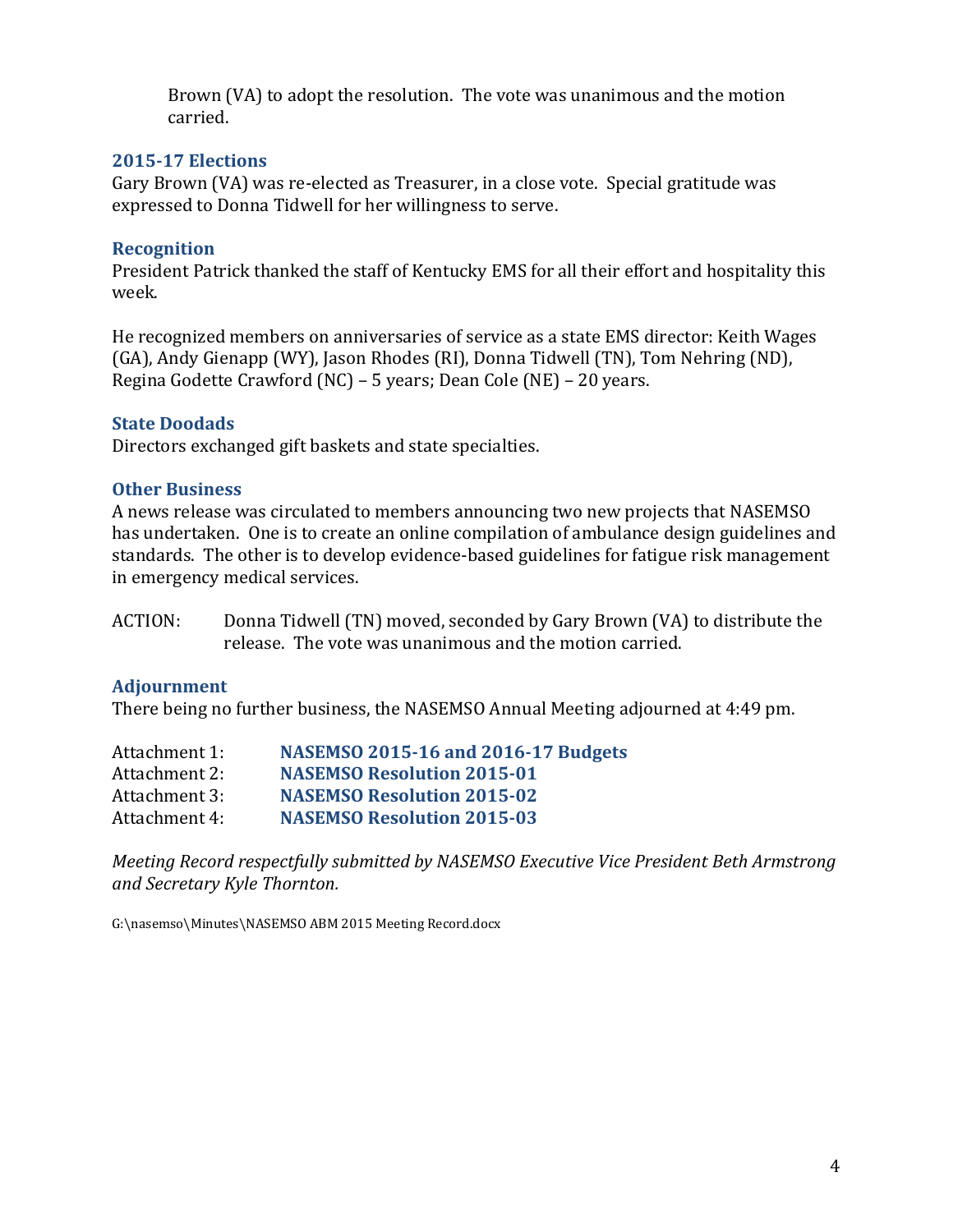# **Attachment 1: NASEMSO Financial Performance and Budgets @09-30-2015**

|                                                             | 2015-16<br><b>BUDGET</b> | 2016-17<br><b>BUDGET</b> | 2015-16<br><b>ACTUALS</b> | 2015-16<br><b>BUDGET</b> |
|-------------------------------------------------------------|--------------------------|--------------------------|---------------------------|--------------------------|
| <b>INCOME FROM OPERATIONS</b>                               | proposed<br>amendments   | draft @<br>09-11-2015    | 30-Sep-15                 | adopted<br>10-09-2014    |
| Dues - Associate Member (\$250)<br>Dues - Corporate Member  | 6,000                    | 7,500                    | 2,500                     | 6,000                    |
| (\$2,000)<br>Dues - State Ofc Package                       | 18,000                   | 18,000                   | 6,000                     | 18,000                   |
| $($1,500+250)$                                              | 78,750                   | 70,500                   | 42,625                    | 78,750                   |
| <b>MD Council RegFees</b>                                   | 0                        | 1,350                    |                           |                          |
| <b>Fall Meeting</b>                                         | 90,000                   | 100,000                  | 65,145                    | 90,000                   |
| <b>Exhibit</b>                                              | 50,000                   | 35,000                   | 24,250                    | 50,000                   |
| Mtg Sponsorships                                            | 15,000                   | 12,500                   | 6,667                     | 15,000                   |
| <b>Spring Meeting</b>                                       | 25,000                   | 25,000                   | 240                       | 25,000                   |
| Labels/Monograph/Other<br><b>Federal Contracts/Projects</b> | 500                      | 500                      |                           | 500                      |
| <b>Receipts</b>                                             | 2,306,686                | 1,115,444                | 457,144                   | 1,063,374                |
| <b>State Travel Funds</b>                                   | $\underline{0}$          |                          |                           |                          |
| <b>Total Income from Operations</b>                         | 2,589,936                | 1,385,794                | 604,571                   | 1,346,624                |
| <b>OTHER INCOME</b>                                         |                          |                          |                           |                          |
| Interest/Dividend                                           | 15,000                   | 17,500                   | 3,059                     | 15,000                   |
| Realized Gain/Loss on                                       |                          |                          |                           |                          |
| Investments                                                 | 0                        |                          |                           |                          |
| <b>Unrealized Gain/Loss</b>                                 | <u>0</u>                 |                          | (38, 407)                 |                          |
| <b>Total Other Income</b>                                   | 15,000                   | 17,500                   | (35, 348)                 | 15,000                   |
| TOTAI INCOMF                                                | 2,604,936                | 1,403,294                | 569,223                   | 1,361,624                |
| <b>ADMIN / OPS EXPENSES</b>                                 |                          |                          |                           |                          |
| <b>Management Fee</b>                                       | 250,395                  | 262,915                  | 62,599                    | 250,395                  |
| Management Incentive                                        | 20,000                   | 15,000                   | 25,934                    | 20,000                   |
| Insurance                                                   | 500                      | 500                      |                           | 500                      |
| <b>Accounting Fee</b>                                       | 2,000                    | 2,000                    | 430                       | 2,000                    |
| <b>Investment Fees</b>                                      | 7,500                    | 5,700                    | 2,428                     | 7,500                    |
| <b>Office Supplies</b>                                      | 1,000                    | 1,000                    | 82                        | 1,000                    |
| Telephone/fax                                               | 3,000                    | 2,000                    | 387                       | 3,000                    |
| Postage                                                     | 500                      | 500                      | 263                       | 500                      |
| Printing/copying                                            | 500                      | 500                      | ٠                         | 500                      |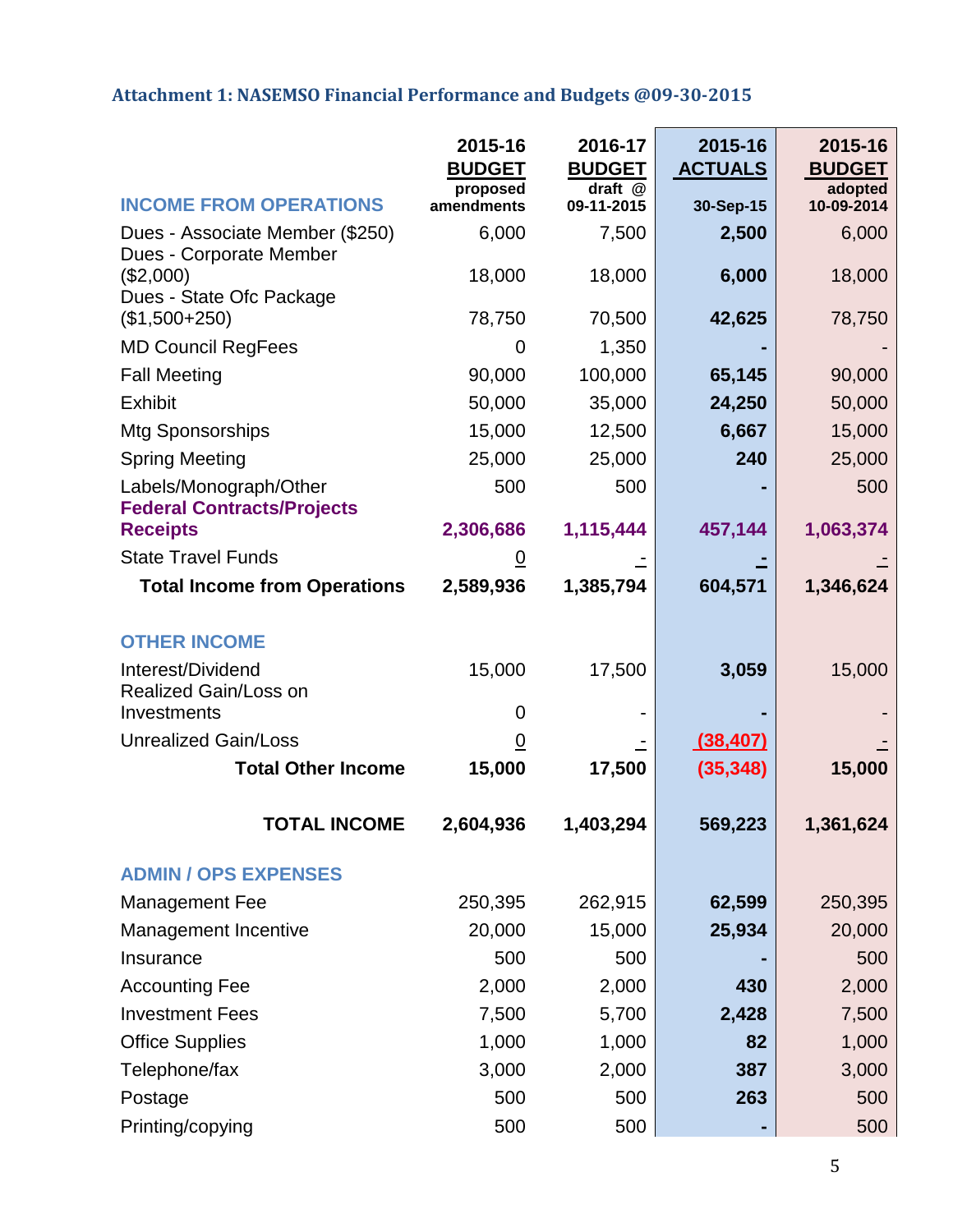| <b>Membership Mktg</b>                               | 500            | 1,500     | 350     | 500       |
|------------------------------------------------------|----------------|-----------|---------|-----------|
| <b>Committee/Liaison Support</b>                     | 9,000          | 12,000    |         | 9,000     |
| Exp. For State Travel Funds                          | $\overline{0}$ |           |         |           |
| <b>Board Retreat</b>                                 | 11,729         | 25,000    | (133)   | 11,729    |
| <b>Credit Card Process Fees</b>                      | 6,000          | 6,000     | 2,301   | 6,000     |
| Donation - EMS Mem Svc                               | 1,000          | 1,000     |         | 1,000     |
| <b>Web Site</b>                                      | 12,000         | 20,000    | 1,375   | 12,000    |
| <b>Staff Travel</b><br>Miscellaneous/monograph/list  | 5,000          | 8,500     | 1,885   | 5,000     |
| prod.                                                | 1,000          | 500       | 1,240   | 1,000     |
| <b>Admin/Ops Subtotal</b>                            | 331,624        | 364,615   | 99,141  | 331,624   |
|                                                      |                |           |         |           |
| <b>Federal Contracts/Projects</b><br><b>Expenses</b> | 2,014,218      | 1,010,775 | 458,235 | 925,000   |
| <b>Fall Meeting Expense</b>                          | 75,000         | 80,000    | 6,014   | 75,000    |
| <b>Fall Meeting Member Travel</b>                    | 10,000         | 10,000    |         | 10,000    |
| <b>Spring Meeting Expense</b>                        | 20,000         | 20,000    |         | 20,000    |
| <b>TOTAL EXPENSES</b>                                | 2,450,842      | 1,485,390 | 563,391 | 1,361,624 |
| <b>NET INCOME FROM</b><br><b>OPERATIONS</b>          | 139,094        | (99, 596) | 41,180  | (15,000)  |
| <b>EXCESS/(DEFICIT)</b>                              | 154,094        | (82,096)  | 5,832   |           |
|                                                      |                |           |         |           |
| <b>Net Assets Beginning of Year</b>                  |                |           | 839,184 | 839,184   |
| <b>Change in Net Assets</b>                          |                |           | 5,832   |           |
| <b>Net Assets End of Year</b>                        |                |           | 845,016 | 839,184   |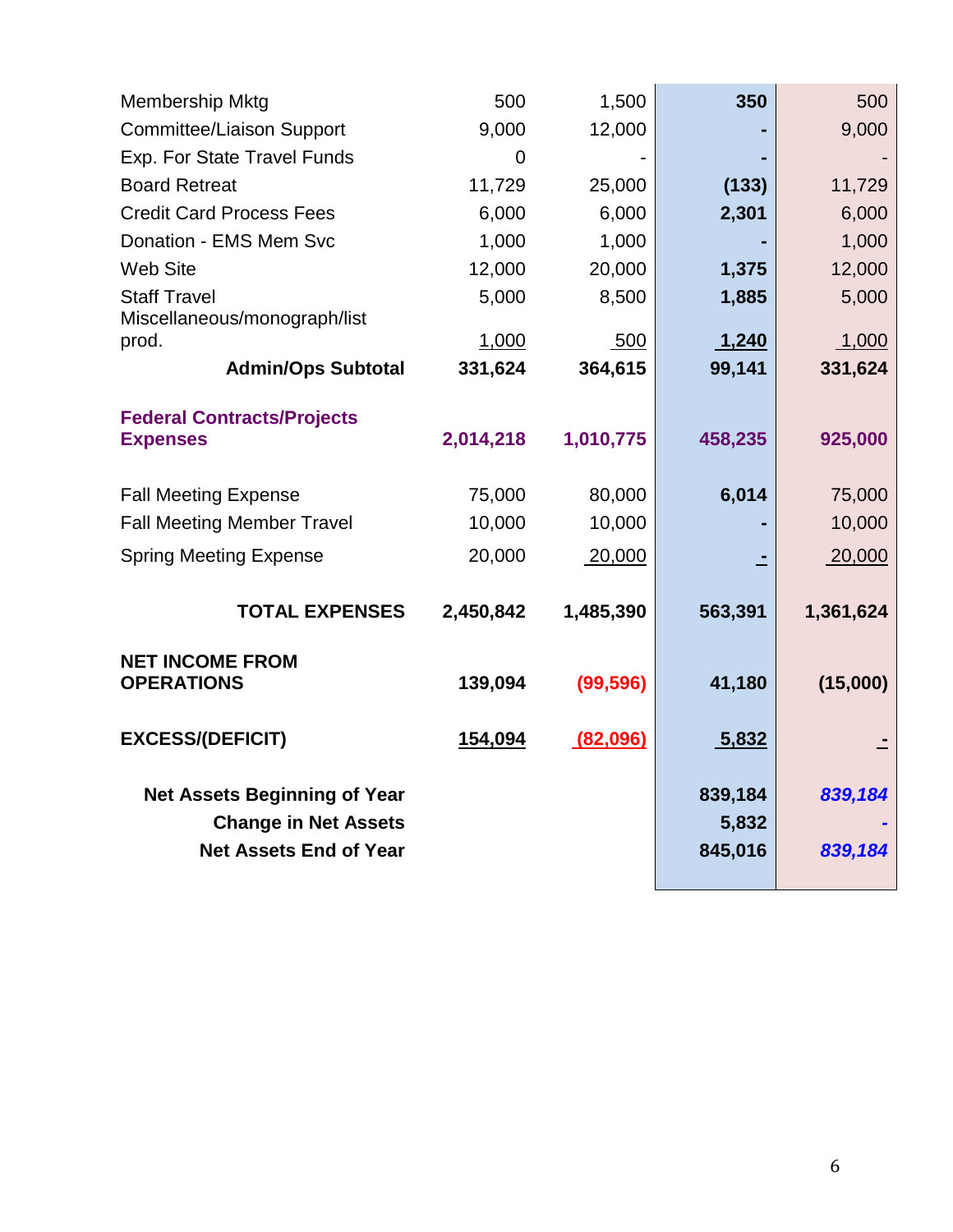# **Resolution 2015-01**

# **Honoring the Lifetime Achievement of Drew Dawson, Colleague and Friend**

**hereas** Drew Dawson, who first served in EMS as a volunteer EMT in a small Montana town, became Montana's State EMS Director in 1976, and Director of the National Highway Traffic Safety Administration's Office of EMS in 2003, and has served in an exemplary capacity throughout his lifetime of service at all levels; **W**

**Whereas** Mr. Dawson helped in the creation of the National Association of State EMS Directors, predecessor of the National Association of State EMS Officials (NASEMSO), led the organization as its president and, over the course of forty-three years of state and federal service in EMS and health system leadership roles, has been an esteemed colleague and cherished friend; and

**Whereas** Mr. Dawson has demonstrated a lifetime of achievement and dedicated service to EMS, and a set a personal example of leadership, collaboration, and concern for the welfare of the public, thereby exhibiting the highest standard of excellence that serves as an inspiration to the Nation.

**ow therefore be it resolved** that the National Association of State EMS Officials recognizes that lifetime of EMS achievement and dedicated service and asserts the deeply and widely felt gratitude of its members for Drew Dawson, colleague and friend. **N**

Submitted by Paul Patrick (UT), President.

Signed this 15<sup>th</sup> day of October 2015.

Paul Patrick Thornton

**Intended Distribution:** Drew E. Dawson National EMS Advisory Council Federal Interagency Committee on EMS National EMS Associations Office of the Administrator, NHTSA Governor Bullock, State of Montana

Kyh J. Thouton

2014-2016 President 2012-2014 Secretary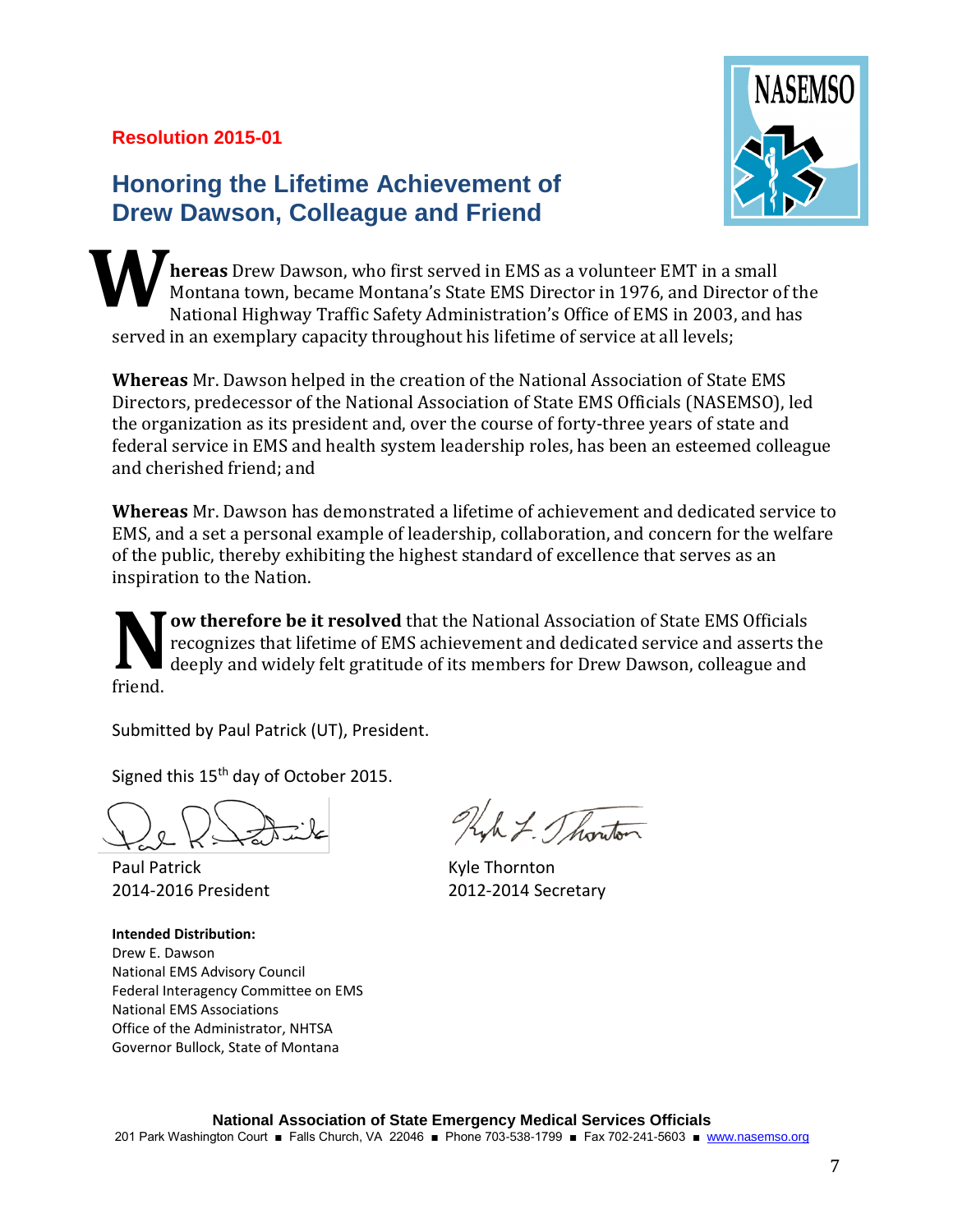# **Honoring the Memory and Lifetime Achievements of Norman E. McSwain, Jr., MD, FACS**



**hereas** Norman E. McSwain Jr., MD, FACS, a pioneer in trauma surgery, served as a champion for EMS education and EMS system development for over 50 years; **W**

**Whereas** Dr. McSwain is the only physician in the history of the American College of Surgeons to receive all five major trauma awards;

**Whereas** Dr. McSwain was responsible for the development of the Prehospital Trauma Life Support Course that has been used to train over half a million people in 45 countries and which is considered to be a world standard for prehospital trauma education;

**Whereas** Dr. McSwain worked with the military and the Department of Defense to develop the Tactical Combat Casualty Care program for military medics; and

**Whereas** Dr. McSwain has written or revised more than 25 textbooks, published more than 360 articles and traveled throughout the world giving 800 presentations in all of the 50 states, all of Canada's provinces, and most of the countries in Europe and Central America.

**ow therefore be it resolved** that the National Association of State EMS Officials posthumously honors Norman E. McSwain, Jr., MD, FACS, for a lifetime of leadership and service to the EMS and trauma communities as well as for his commitment to quality **NOW therefore be it resolution**<br>posthumously honors Norm<br>and service to the EMS and<br>care for trauma patients worldwide.

Submitted by Joe Ferrell (IA), Chair, Education and Professional Standards Council, and Submitted by Sherri Wren (NE), Chair, Trauma Managers Council

Signed this 15<sup>th</sup> day of October, 2015.

Paul Patrick **Kyle Thornton** 

**Intended Distribution:** Family of Dr. McSwain All EMS and Trauma Associations Secretary of the Department of Health, Louisiana

2014-2016 President 2014-2016 Secretary

**National Association of State Emergency Medical Services Officials** 201 Park Washington Court ■ Falls Church, VA 22046 ■ Phone 703-538-1799 ■ Fax 702-241-5603 ■ [www.nasemso.org](http://www.nasemso.org/)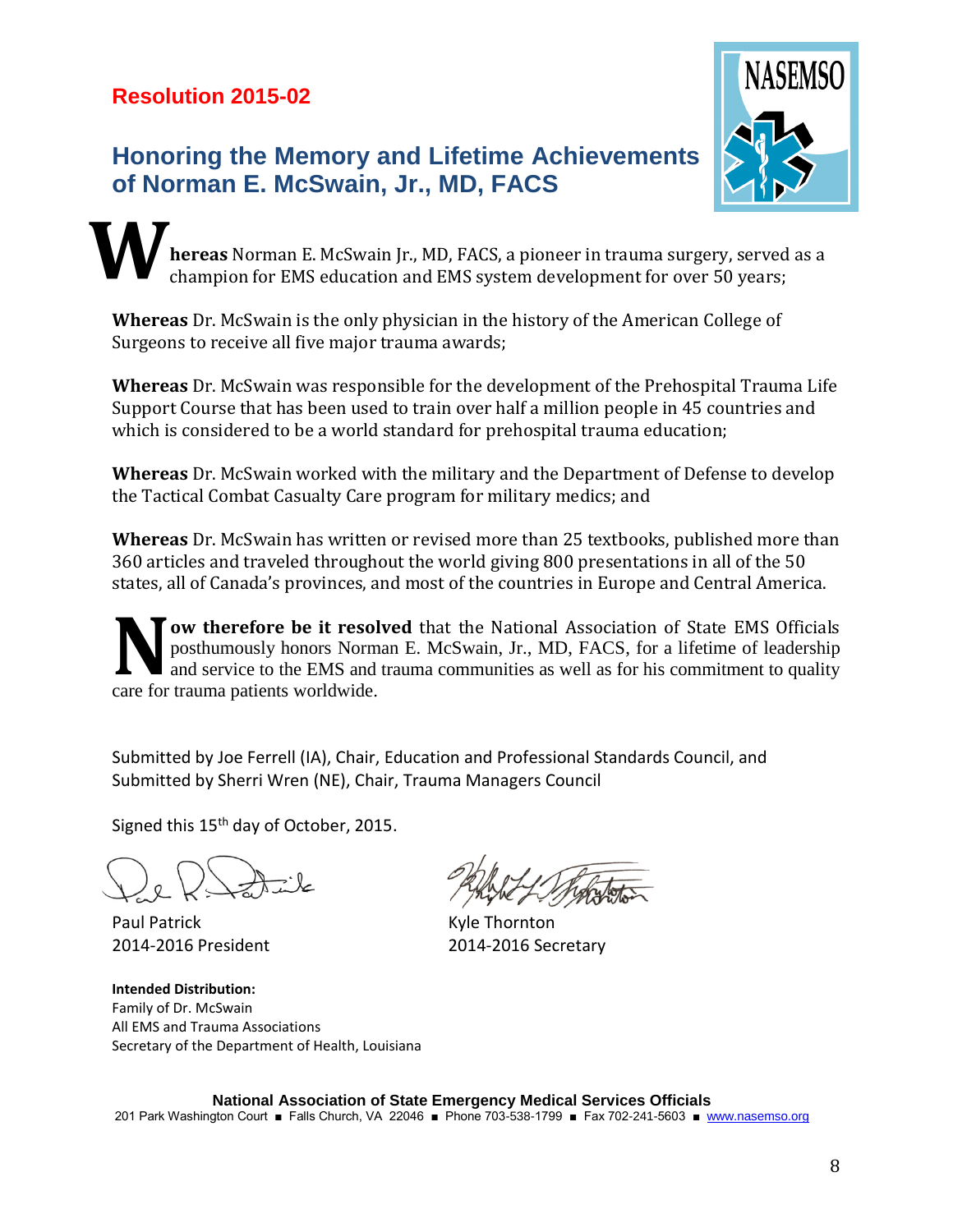# **Resolution 2015-03**

# **Toward Completion and Implementation of a Data Standard for Tracking Emergency Patients (TEP)**



**hereas** two state EMS offices, Maryland and Tennessee, approached the National Association of State EMS Officials (NASEMSO) in 2007 with a request to help standardize data used to track patients, in order that local disaster operations could communicate with regional and state operations, and with resources and operations in other states to facilitate the multijurisdictional and remote transfer of patients; **W**

**Whereas** software/hardware applications for tracking of emergency patients (TEP) of the time were not interoperable among vendors and standardization of TEP data had great promise to fix this, allowing data to flow with patients seamlessly, in real time, as they are transferred, and upward to state and regional emergency operations centers as needed;

**Whereas** NASEMSO accepted the challenge through its Data Managers Council and partnered with the United States Department of Homeland Security (USDHS) Science and Technology Directorate (S & T) to develop TEP data standards and have them moved through a recognized standards development organization (SDO), OASIS;

**Whereas** a TEP data standard was approved by OASIS, has been harmonized with NEMSIS, has been endorsed by HL7 with whose standards NEMSIS strives to be compliant, and OASIS and HL7 are jointly publishing a transformation document which support the exchange of prehospital to hospital emergency patient tracking data, and HL7 is in the process of endorsing OASIS Hospital Availability Exchange (HAVE) standard a sibling of TEP standard (and together they form a complete method of "regulating" patient flow consistent with bed availability across jurisdictions and states); and

**Whereas** despite successful patient tracking exercises across vendor patient tracking platforms, including military, using the TEP standard, today patient tracking software vendors do not seek to be TEP compliant and federal agencies having authority in the utilization of patient tracking systems or in the purchasing of such systems by states, regions, and locales do not enforce TEP compliance, leaving patient tracking data communications to be as disorganized as it was in 2007.

**ow therefore be it resolved** that the National Association of State EMS Officials fully endorses the TEP data standard and encourages its continued development and its harmonization with NEMSIS; and **N**

**Be it further resolved** that the National Association of State EMS Officials calls upon its federal partners to provide technical and administrative assistance for the full implementation of the TEP standard and calls upon those partners and NASEMSO's members to encourage their emergency preparedness authorities to insist on TEP standard compliance by all systems supplied to them for use or to purchasers using their grant funds.